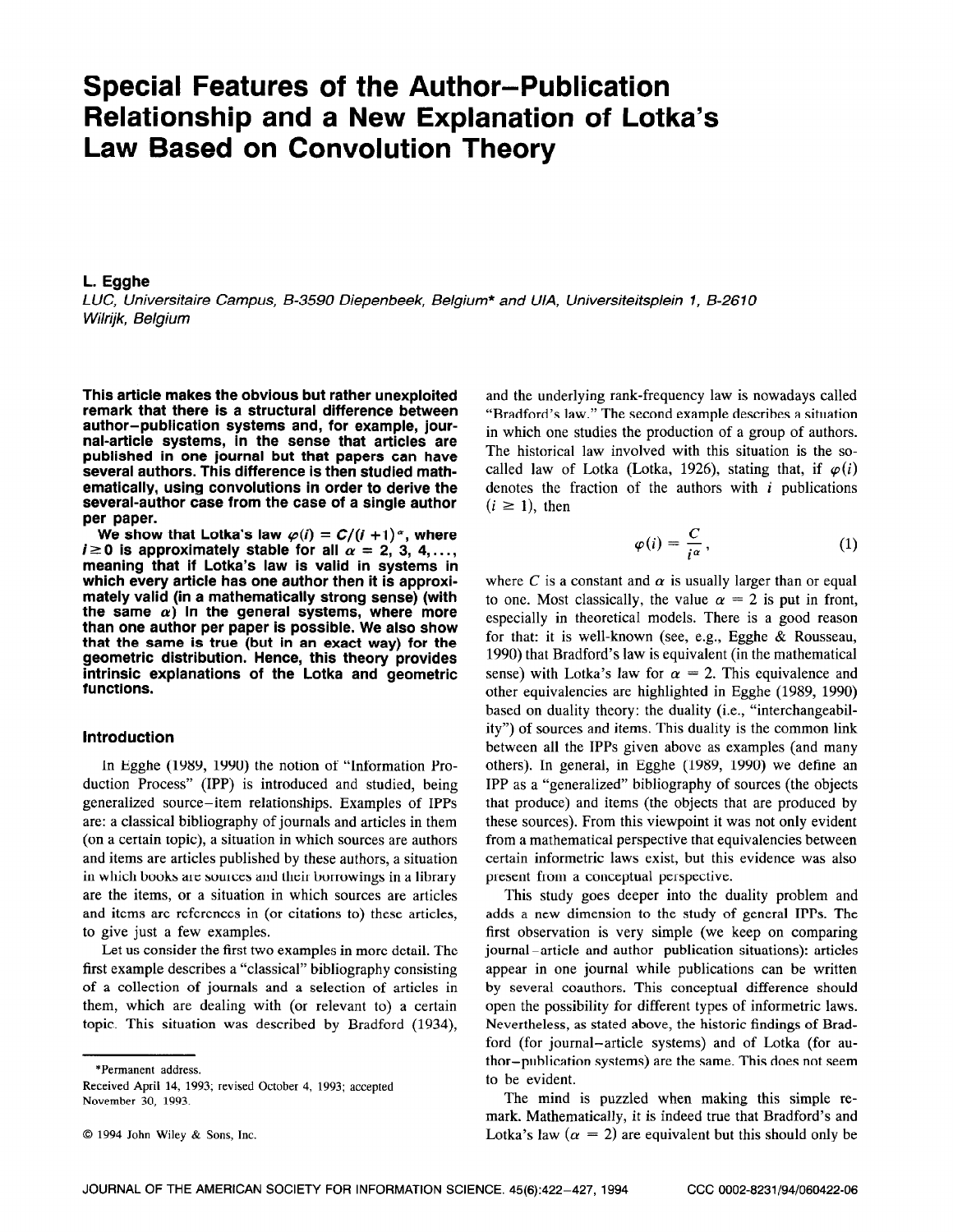true when looking at IPPs of the "same type"-for example (as in the case of journal-articles), in which every item has exactly one source.

So let us consider, for the author-publication system, that a paper is written by exactly one author (artificial situation). Based on the above introduction, we can assume that we have a frequency function as in (1), for  $\alpha = 2$ : indeed, we accept Bradford's law in this case of items having exactly one source and since this law is equivalent with Lotka's for  $\alpha = 2$ , we can assume the validity of this function.

Is there a mechanism to deduce the frequency function in the general situation in which papers can have several authors, from the frequency function in the (artificial) situation in which papers have exactly one author? If so, then we wonder if we can show that function (1) ( $\alpha = 2$ , or more general), valid in this artificial situation, is also valid in the general author-publication situation. Only then the above-mentioned problem is solved and a new, conceptual explanation of Lotka's law is given. This topic is discussed.

The main idea of solution is the following: let us denote by  $\varphi_1$  the function, for  $i \geq 0$ 

$$
\varphi_1(i) =
$$
 the fraction of the authors with *i* publications  
conditional to: all the papers have only  
one author. (2)

and by  $\varphi(i)$  the same but in the general case that papers can have several authors. Let us also define, for  $j \ge 2$ ,  $j \in \mathbb{N}$ ,

$$
\varphi_j(i)
$$
 = the fraction of the authors with *i* publications  
conditional to: all the papers have exactly  
*j* authors. (3)

In the general case, the set  $A_i$  of papers with j authors  $(j = 1, 2, 3, ...)$  forms a subset of the total set of papers and it is clear that they are disjoint for different  $j$  and that their union is the total set again. Hence, by the principle of total chance

$$
\varphi(i) = \sum_{j=1}^{\infty} \varphi_j(i) \psi(j), \qquad (4)
$$

where the above sum is finite in practice, and where

 $\psi(j)$  = the fraction of the papers that have j authors

$$
(j = 1, 2, 3, \ldots). \tag{5}
$$

We show that if  $\varphi_1$  is a geometric distribution, then so is  $\varphi$  (although none of the  $\varphi_2, \varphi_3, \ldots$ , are) and we also show that if  $\varphi_1$  is a power law as in (1), then  $\varphi$ is approximate to a power law with the same exponent, as long as  $\alpha = 2, 3, 4, \ldots$ , meaning that  $\varphi_1(i) = C/i^{\alpha}$ implies  $\varphi = O'(1/i^{\alpha})$  where  $f = O'(g)$  means:

$$
\lim_{x \to \infty} \frac{f(x)}{g(x)} = A, \tag{6a}
$$

where  $0 \leq A \leq \infty$ . This is in fact stronger than what is usually defined as  $O(·)$ —see Rankin (1963). If the above limit does not exist, we then require

$$
O < \liminf \frac{f(x)}{g(x)} < \limsup \frac{f(x)}{g(x)} < \infty, \qquad \text{(6b)}
$$

which boils down to (6a) when the limit exists.

This explains the fact that, although the author-production system is different from the systems in which every item has only one source, Lotka's law with  $\alpha > 1$  is acceptable from a model-theoretic point of view.

#### General Theory

As above, let us consider a system in which every paper has exactly j authors ( $j = 1, 2, 3, \ldots$ ). Let us define,  $\varphi_j$ being the density function of the distribution  $F_i$  where, for all  $i \geq 0$ 

$$
F_j(i) = P
$$
 (author has *i* or less publications)

each paper has 
$$
j
$$
 authors) (7)

and for  $\varphi$  the same with respect to F:

$$
F(i) = P
$$
 (author has *i* or less publications) (8)

Let  $\psi$  be the function

$$
\psi(j) = P \text{ (a paper has } j \text{ authors)}
$$
 (9)

 $[P \text{ in } (7) \text{ and } (8) \text{ is in the author probability space; } P \text{ in }$ (9) is in the paper probability space].

The technique of calculating  $\varphi$  from  $\varphi_1$  (given function), is to go over  $\varphi_2$ , then over  $\varphi_3$ , and so on. Hereby we use convolutions, an idea introduced in Egghe (1993), but here we use a dual framework. We repeat the results on convolutions  $*$  that we need here (cf. Chung, 1974, pp. 144-146). For reasons of dealing with calculable convolution formulae we use  $i$  as a continuous variable.

## Theorem II.1

Let  $X_1$  and  $X_2$  be independent random variables with distribution functions  $F_1$  and  $F_2$ , respectively. Then  $X_1$  +  $X_2$  has the distribution function  $F_1 * F_2$ , where

$$
(F_1 * F_2)(x) = \int_{-\infty}^{\infty} F_1(x - y) dF_2(y) \qquad (10)
$$

is the convolution of the two distribution functions.

When the distribution functions have densities, we have the following theorem.

#### Theorem II.2

The convolution of two distribution functions with densities  $g_1$  and  $g_2$  is a distribution function with density  $g_1 * g_2$ .

In a dual way, as in Egghe (1993), we can now state and prove the following results.

### Theorem II.3

For every  $i \ge 0$  and  $j = 2, 3, \ldots$ ,

$$
\varphi_j(i) = \underbrace{(\varphi_1 * \dots * \varphi_1)}_{j \text{ times}}(i) \tag{11}
$$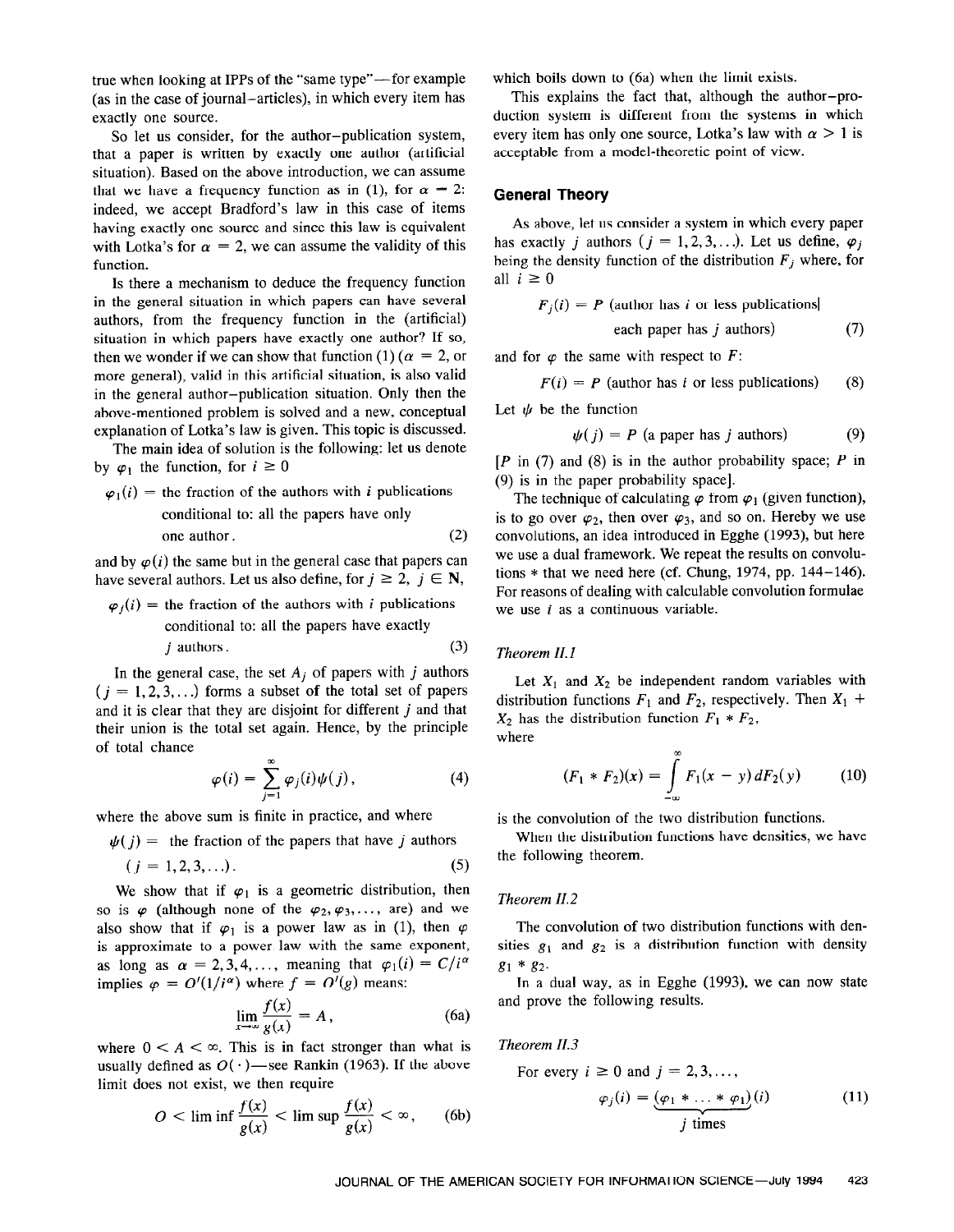*Proof:* Let  $j = 2$  and fix  $i \ge 0$ . We adapt the following model: the IPP of papers, all with two authors, is considered as a merged system of two IPPs of papers with one author. The first one consists of the papers with only the first author as single author and the second IPP consists of the papers with only the second author as single author. So, author scores in the IPP of papers with two authors are sums of author scores in the two single-author IPPs. Indeed, the score of *i* papers for an author in systems where every paper has two authors is obtained from a score of y papers as first author and  $i - y$  papers as second author; here,  $y \ge 0$ arbitrarily. Hence, we are in the case of Theorems II.1 and 11.2, yielding (only positive values are possible):

$$
\varphi_2(i) = (\varphi_1 * \varphi_1)(i)
$$
  

$$
\varphi_2(i) = \int_0^i \varphi_1(i - y)\varphi_1(y) \ dy
$$
 (12)

Let  $j \in \mathbb{N}$ ,  $j \ge 3$  be arbitrary and fix  $i \ge 0$ . The score of  $i$  papers for an author is obtained from a score of  $y$  papers when the author is the first, second,..., or  $(j - 1)$ <sup>th</sup> author and a score of  $i - y$  papers where the author is the  $j<sup>th</sup>$ author. Hence:  $\sqrt{2}$ 

$$
\varphi_j(i) = (\varphi_{j-1} * \varphi_1)(i)
$$
  

$$
\varphi_j(i) = \underbrace{(\varphi_1 * \dots * \varphi_1)}_{j \text{ times}}(i)
$$

by the associative property of convolutions.  $\Box$ 

Corollary II.4 For every 
$$
i \ge 0
$$
:  
\n
$$
\varphi(i) = \sum_{j=1}^{\infty} \underbrace{(\varphi_1 * \dots * \varphi_1)}_{j \text{ times}}(i) \psi(j) \qquad (13)
$$

Note 1: Clearly, it is not so that an IPP in which all papers have two authors is, in practice, a merged system of two IPPs in which all papers have one author. The model developed in the above proof only uses this framework for the purpose of calculating author scores. For this, it is clearly so that scores of authors in the former IPP are sums of scores of authors in the latter IPPs and hence, convolution theory applies.

Note 2: Formula (13) is a dual version of formula (11) in Egghe (1993), where it was used to model fractional author counting when authors have coauthored several papers.

We repeat the main problem of this paper:  $\varphi_1$  is the "natural" frequency function in the case that every item has only one source (as, e.g., in the journal-article systems-i.e., classical bibliographies) and  $\varphi$  is the "natural" frequency function in the general case that every item can have several sources (as, e.g., in the author-publication systems). Historically, in the first case, Bradford's law is found, hence (for  $i = 1, 2, \ldots$ ):

$$
\varphi_1(i) = \frac{C}{i^2} \tag{14}
$$

being equivalent with Bradford's law (cf. Egghe & Rousseau, 1990) and

$$
\varphi(i) = \frac{C}{i^2} \tag{15}
$$

is found in the second case (the classical law of Lotka, cf. Lotka, [1926]) (or, more generally with the exponent 2 replaced by  $\alpha$ ).

This article tries to explain how (15) can follow from (14) at least in an approximate way. This is done in the next section and even for general exponents  $\alpha > 1$ . An exact "closed circuit" of functions is obtained for the geometric distribution:  $\varphi_1(i) = pq^i$  implies  $\varphi(i) = ca^i$  exactly, for certain values of  $c$  and  $a$ . Such an exact closed circuit cannot be obtained for the power functions (1). But in the  $O'$ -sense we obtain an approximate closed circuit (and even for the same exponent  $\alpha$ , contrary to the case of the geometric distribution), if  $\alpha > 1$ . This gives new insight into Lotka's law and the geometric distribution and in the validity of general informetric laws in general IPPs.

## Stability Study of Lotka's Law

One of the main tools in the sequel are convolutions, as introduced in the previous section. We could have used discrete variables for the functions but then, taking discrete convolutions is very difficult and hard to evaluate. Therefore, we restrict ourselves to functions of a continuous variable. Because with function (1) we will have difficulties with divergent integrals, we will study the function:

$$
\varphi_1(i) = \frac{C}{(i+1)^\alpha} \tag{16}
$$

for  $i \in [0, \infty]$  (we could use (1) and use  $i \in [1, \infty]$  but then we have trouble in defining the convolution integrals).

We can now state and prove our main theorem:

## Theorem III. 1

Let  $\varphi_1$  be as in (16). Then the function  $\varphi$  satisfies the stability property

$$
\varphi = O'\left(\frac{1}{i^{\alpha}}\right) = O'(\varphi_1) \tag{17}
$$

if  $\alpha > 1$ . This result is true for any function  $\psi$  such that  $\psi(1) \neq 0$ . Hence, (17) means that:

$$
0<\lim_{i\to\infty}\frac{\varphi(i)}{\varphi_1(i)}<\infty,
$$

meaning that the asymptotic behavior of  $\varphi$  and  $\varphi_1$  are the same (up to a constant).

Proof: Because the proof is rather intricate and only interesting for mathematical readers, it is given in the Appendix.

So we have that  $\varphi_1(i) = C/(1 + i)^{\alpha}$  for  $i \ge 0$  implies  $\varphi = O'(1/i^{\alpha}) = O'(\varphi_1)$  if  $\alpha = 2,3,4,...$  We conjecture that this will be false for  $\alpha = 1$ ; in this case,  $\varphi_2(i) =$  $2C^2 \ln(i + 1)/(i + 2) \neq O'(1/i)$ , but an exact proof is not known. For  $\alpha = 0$  we have an exact proof of the failure of Theorem III.1. In this case,  $\varphi_1(i) = C$  (we limit *i* to bounded values here) and, for every  $j \in N$ :

$$
\varphi_j(i) = C^j \frac{i^{j-1}}{(j-1)!} \tag{18}
$$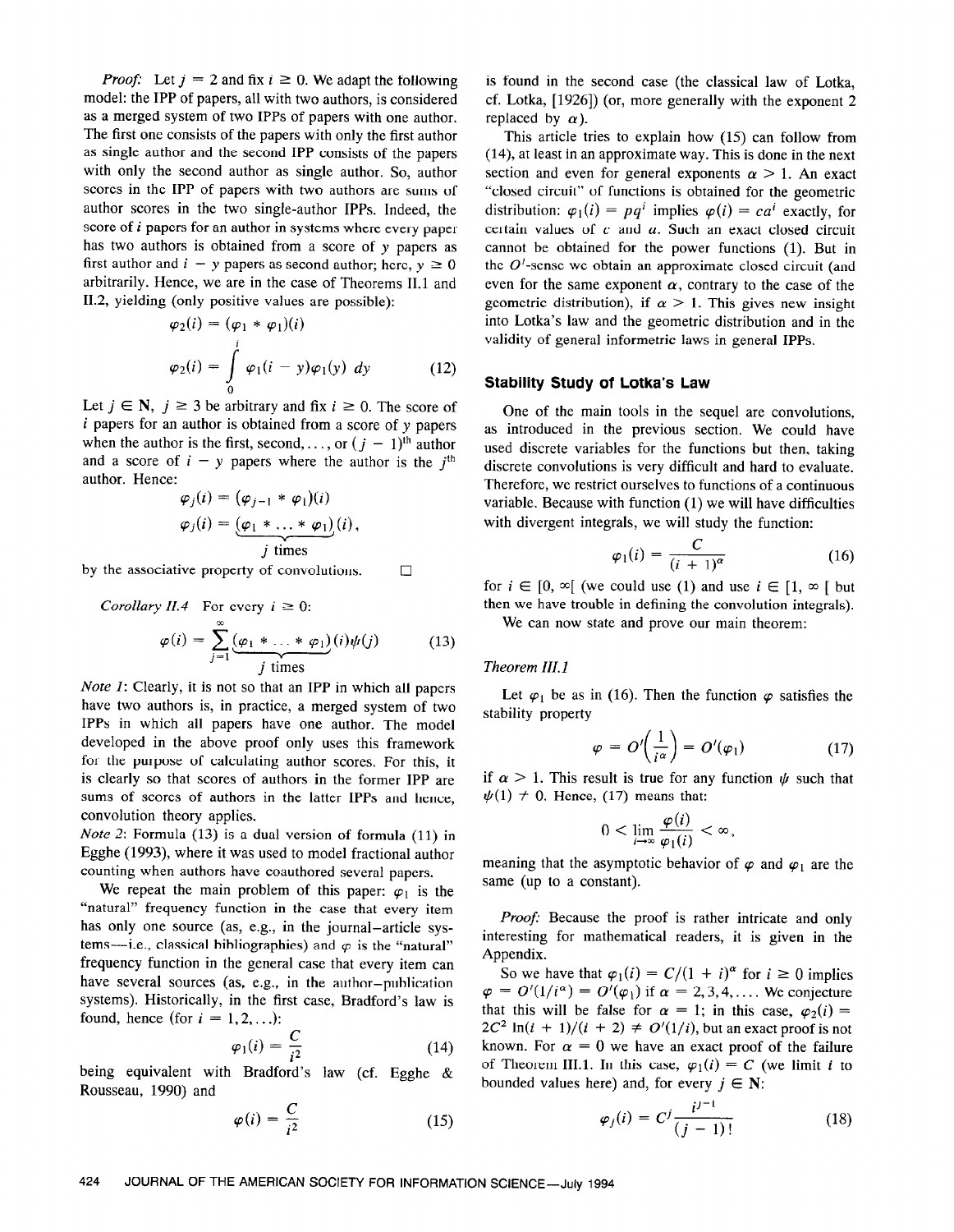as is easily seen from (11). Hence, from (13) and supposing (as an example for the failure of Theorem III.1), for  $j \in$ N:

we have:

$$
\varphi(i) = \sum_{j=1}^{\infty} \frac{C^j j^{j-1} \beta \gamma^j}{(j-1)!}
$$

$$
\varphi(i) = \beta \gamma C \sum_{j=0}^{\infty} \frac{(C^i \gamma)^j}{j!}
$$

$$
\varphi(i) = \beta \gamma C e^{C^i \gamma}
$$

 $\Psi(j) = \beta \gamma^{j}$ , (19)

which is an exponential function if  $\gamma \neq 0$ . Hence  $\varphi \neq 0'$ (constant) and even worse:  $\varphi \neq O'(1/i^{\alpha})$  for any  $\alpha$ . Note also that no  $\varphi_i$   $(j = 2,3,...)$  is O' (constant) nor O' (exponential). This negative result will be better understood when studying functions  $\varphi_1$  of the exponential type. This will be done in the next section. There we will be able to prove that the class of exponential functions is stable for the transform:  $\varphi_1$  into  $\varphi$ .

## Study of  $\varphi_1(i) = pq^i$

The function

$$
\varphi_1(i) = pq^i \tag{20}
$$

now represents the geometrical distribution, if we use discrete variables  $i = 0, 1, 2, \ldots$  and is often encountered in library circulation data. In this section we could as well work with discrete convolutions but, to continue the continuous model in this article, we will work with (20) for  $i \geq 0$ . We have the following exact stability result for the geometric distribution.

#### Theorem IV.1

Let

$$
\varphi_1(i) = pq^i \tag{20}
$$

for  $i \geq 0$ . Then:

$$
\varphi(i) = ca^i \tag{21}
$$

(22)

for  $i \ge 0$ , if  $\psi$  is also of the form:

$$
\psi(j) = \beta \gamma^{i}
$$
  
*Proof:* The proof is easy. By (12):  

$$
\varphi_2(i) = p^2 q^{i} i
$$

More generally, for every  $j = 2, 3, \ldots$ 

$$
\varphi_j(i) = \frac{p^j q^i i^{j-1}}{(j-1)!}
$$

By (13) and (22)

$$
\varphi(i) = \sum_{j=1}^{\infty} \frac{p^j q^i i^{j-1} \beta \gamma^j}{(j-1)!}
$$

$$
= p \beta \gamma q^i \sum_{j=0}^{\infty} \frac{(p i \gamma)^j}{j!}
$$

$$
= p \beta \gamma q^i e^{pi \gamma}
$$

$$
= c a^i
$$

where  $c = p \beta \gamma$  and  $a = q e^{p \gamma}$ .  $\Box$ 

Note from III.1 that the constant function also belongs to this class (and not to any other class). This explains the note at the end of the previous section.

*Problem:* Determine other function classes such that  $\varphi_1$ and  $\varphi$  are within the same class, possibly in an approximate way  $(O, O')$  or stronger).

*Problem:* Prove Theorem III.1 for all values  $\alpha \geq 1$ , that is, also noninteger  $\alpha$ . We conjecture this to be true.

## **Conclusions**

In this article we studied the fact that papers can be written by several authors, a source-item relation different than what is usually found (e.g., papers  $[=$  items] are published in one journal  $[=$  source] only). Supposing certain frequency functions for the latter source-item relation, we wonder if they are stable in the former source-item relationship. We prove that this is the case for Lotka-type functions of order  $O'(1/i^{\alpha})$  (which is stronger than the classical  $O$ -relation and is, up to a positive constant, the  $\sim$ -relation) if  $\alpha = 2,3,...$  and disprove this if  $\alpha = 0$ . We show that the geometric distribution is perfectly stable in this sense.

The author-publication relationship, as studied here, is rather unique among the source-item relations. As pointed out, papers can have several authors but articles have only one journal in which they are published. In the source-item relationship of books and their borrowings it is also clear that a borrowing of a book is strictly related to this book only!

Also in linguistics, the use  $(=$  item) of a word in a text is strictly linked with this word  $(= source)$  only, in an obvious way. Also in demography and econometry, the source-item relation is one-to-one: an inhabitant lives in one city or village (few exceptions exist however) and a dollar that is earned by an employee belongs to this employee only!

A source-item structure as in the case of author-publication is, however, also encountered in the case that sources are articles and items are references. Indeed, here an item can have different sources too! The same is true for the relation articles-citations (to these articles). The above theory is, therefore, also applicable to these situations.

One could go even further and see if other, less-known cases of multiple sources per item exist. One could argue that patents can have several countries of application  $(=$ sources). One could also consider a borrowing in a library as the "package" of several books that one requests to check out (in one time). Here a borrowing  $(=$  item) refers to several books (= sources). Informetric studies of such source-item relations envisage the use (or value) of books, when related to other books on similar topics.

It is interesting to formulate other new multiple sources-item relationships and study their value for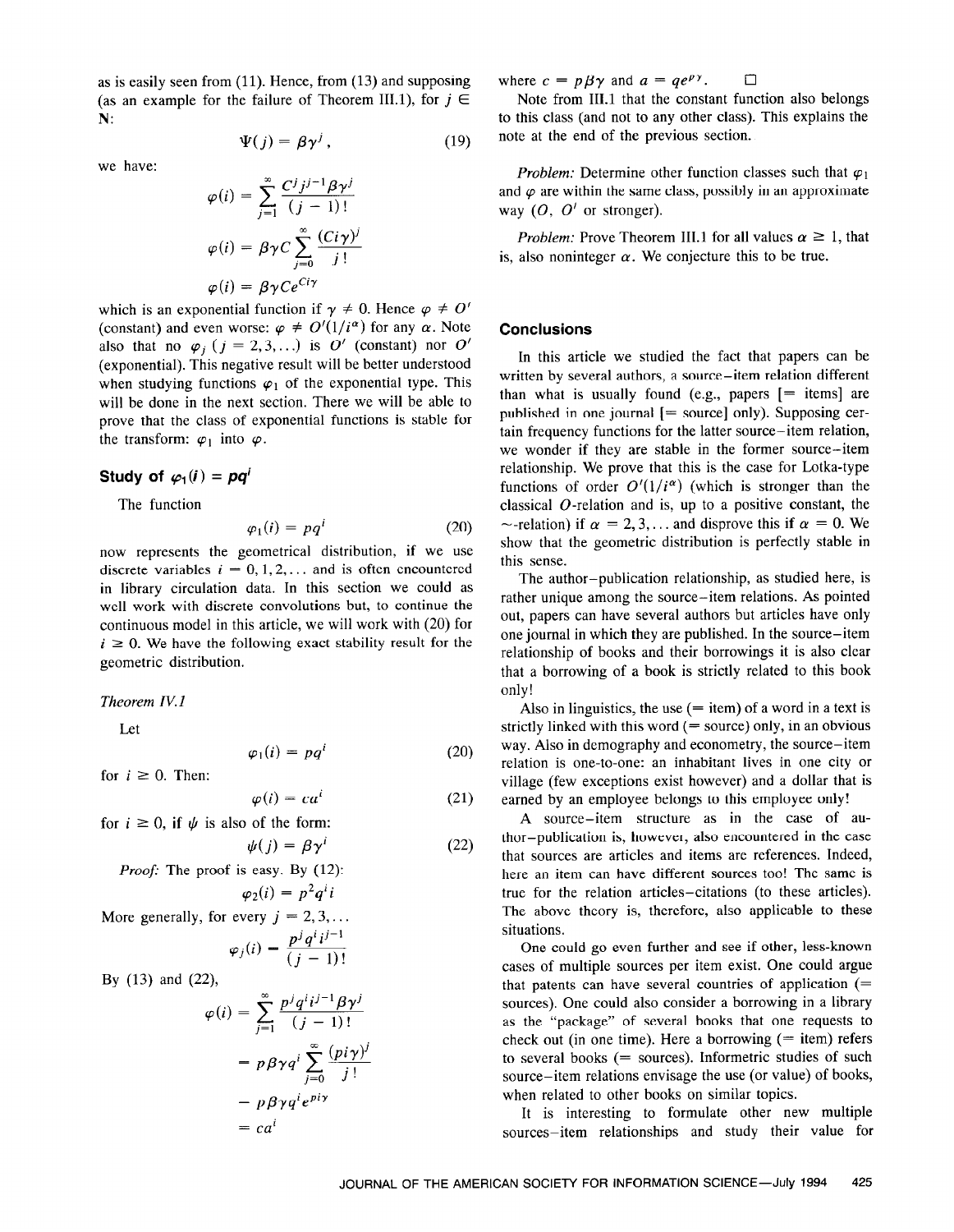informetrics and beyond. In all these cases, this article applies, showing certain stability of informetric laws.

## Acknowledgments

The author is grateful to R. Rousseau for interesting discussions on the problems studied in this article.

## Appendix

Before proving Theorem 111.1, we need a lemma:

*Lemma*: For all *i* and *y* and  $\alpha \in \mathbb{N}$ :

$$
\frac{1}{y^{\alpha}(i - y + 2)^{\alpha}} = \sum_{m=1}^{\alpha} \cdot \left( \frac{C_{m,\alpha}}{(i + 2)^{2\alpha - m}y^m} + \frac{D_{m,\alpha}}{(i + 2)^{2\alpha - m}(i - y + 2)^m} \right) (A1)
$$

Proof: The proof is easy but technical. We use complete induction on  $\alpha$ . Let  $a = 1$ . Then:

$$
\frac{1}{y(i - y + 2)} = \frac{1}{(i + 2)y} + \frac{1}{(i + 2)(i - y + 2)}
$$
 (A2)

proving (A1) for  $a = 1$ . Let us now suppose (A1) valid for  $\alpha$  and we take  $\alpha + 1$ ; now:

$$
\frac{1}{y^{\alpha+1}(i-y+2)^{\alpha+1}} =
$$
\n
$$
\sum_{m=1}^{\alpha} \left( \frac{C_{m,\alpha}}{(i+2)^{2\alpha-m}y^m} + \frac{D_{m,\alpha}}{(i+2)^{2\alpha-m}(i-y+2)^m} \right) \cdot \left( \frac{1}{(i+2)y} + \frac{1}{(i+2)(i-y+2)} \right),
$$

by  $(A1)$  and  $(A2)$ 

$$
= \sum_{m=1}^{\alpha} \frac{1}{(i+2)^{2\alpha-m+1}}
$$
  

$$
\left[ \frac{C_{m,\alpha}}{y^{m+1}} + \frac{C_{m,\alpha}}{y^m(i-y+2)} + \frac{D_{m,\alpha}}{(i-y+2)^m y} + \frac{D_{m,\alpha}}{(i-y+2)^{m+1}} \right]
$$
(A3)

We now use that:

$$
\frac{1}{y^m(i - y + 2)} = \frac{1}{\sum_{k=1}^m \frac{1}{y^k(i + 2)^{m-k+1}} + \frac{1}{(i + 2)^m(i - y + 2)}} \quad (A4)
$$

and

$$
\frac{1}{(i - y + 2)^m y} =
$$
\n
$$
\sum_{k=1}^{m} \frac{1}{(i - y + 2)^k (i + 2)^{m-k+1}} + \frac{1}{(i + 2)^m y} \quad \text{(A5)}
$$

 $(A4)$  and  $(A5)$  in  $(A3)$  yields:

 $\mathbf{A}$ 

$$
\frac{1}{y^{\alpha+1}(i-y+2)^{\alpha+1}} =
$$
\n
$$
\sum_{n=1}^{\alpha} \frac{1}{(i+2)^{2\alpha-m+1}} \left[ \frac{C_{m,\alpha}}{y^{m+1}} + \frac{D_{m,\alpha}}{(i-y+2)^{m+1}} + C_{m,\alpha} \left( \sum_{k=1}^{m} \frac{1}{y^k (i+2)^{m-k+1}} + \frac{1}{(i+2)^m (i-y+2)} \right) + D_{m,\alpha} \left( \sum_{k=1}^{m} \frac{1}{(i-y+2)^k (i+2)^{m-k+1}} + \frac{1}{(i+2)^m y} \right) \right]
$$
\n(A6)

When working out (A6), term by term and when regrouping according to the factors  $1/y^m$  and  $1/(i$  $y + 2)^m$ ,  $m = 1, ..., \alpha + 1$ , we find:

$$
\frac{1}{y^{\alpha+1}(i-y+2)^{\alpha+1}} =
$$
\n
$$
\frac{1}{y} \frac{\sum_{m=1}^{\alpha} (C_{m,\alpha} + D_{m,\alpha})}{(i+2)^{2\alpha+1}} + \frac{1}{y^2} \frac{\sum_{m=1}^{\alpha} C_{m,\alpha}}{(i+2)^{2\alpha}}
$$
\n
$$
+ \ldots + \frac{1}{y^{\alpha}} \frac{C_{\alpha-1,\alpha} + C_{\alpha,\alpha}}{(i+2)^{\alpha+2}} + \frac{1}{y^{\alpha+1}} \frac{C_{\alpha,\alpha}}{(i+2)^{\alpha+1}}
$$
\n
$$
+ \frac{1}{i-y+2} \frac{\sum_{m=1}^{\alpha} (C_{m,\alpha} + D_{m,\alpha})}{(i+2)^{2\alpha+1}}
$$
\n
$$
+ \frac{1}{(i-y+2)^2} \frac{\sum_{m=1}^{\alpha} D_{m,\alpha}}{(i+2)^{2\alpha}}
$$
\n
$$
+ \ldots + \frac{1}{(i-y+2)^{\alpha}} \frac{D_{\alpha-1,\alpha} + D_{\alpha,\alpha}}{(i+2)^{\alpha+2}}
$$
\n
$$
+ \frac{1}{(i-y+2)^{\alpha+1}} \frac{D_{\alpha,\alpha}}{(i+2)^{\alpha+1}}
$$

which is of the form:

$$
\sum_{m=1}^{\alpha+1} \left( \frac{C_{m,\alpha+1}}{(i+2)^{2(\alpha+1)-m} y^m} + \frac{D_{m,\alpha+1}}{(i+2)^{2(\alpha+1)-m} (i-y+2)^m} \right)
$$

where  $C_{m,\alpha+1}$  and  $D_{m,\alpha+1}$  are constants not dependent on *i* and *y*. This proves the lemma.  $\square$ *Proof of Theorem III.1*: We use induction on j in  $\varphi_j$ . By (11):

$$
\varphi_2(i) = C^2 \int_0^i \frac{dy}{(y+1)^\alpha (i-y+1)^\alpha}
$$
  

$$
\varphi_2(i) = C^2 \int_1^{i+1} \frac{dy}{y^\alpha (i-y+2)^\alpha}
$$
 (A7)